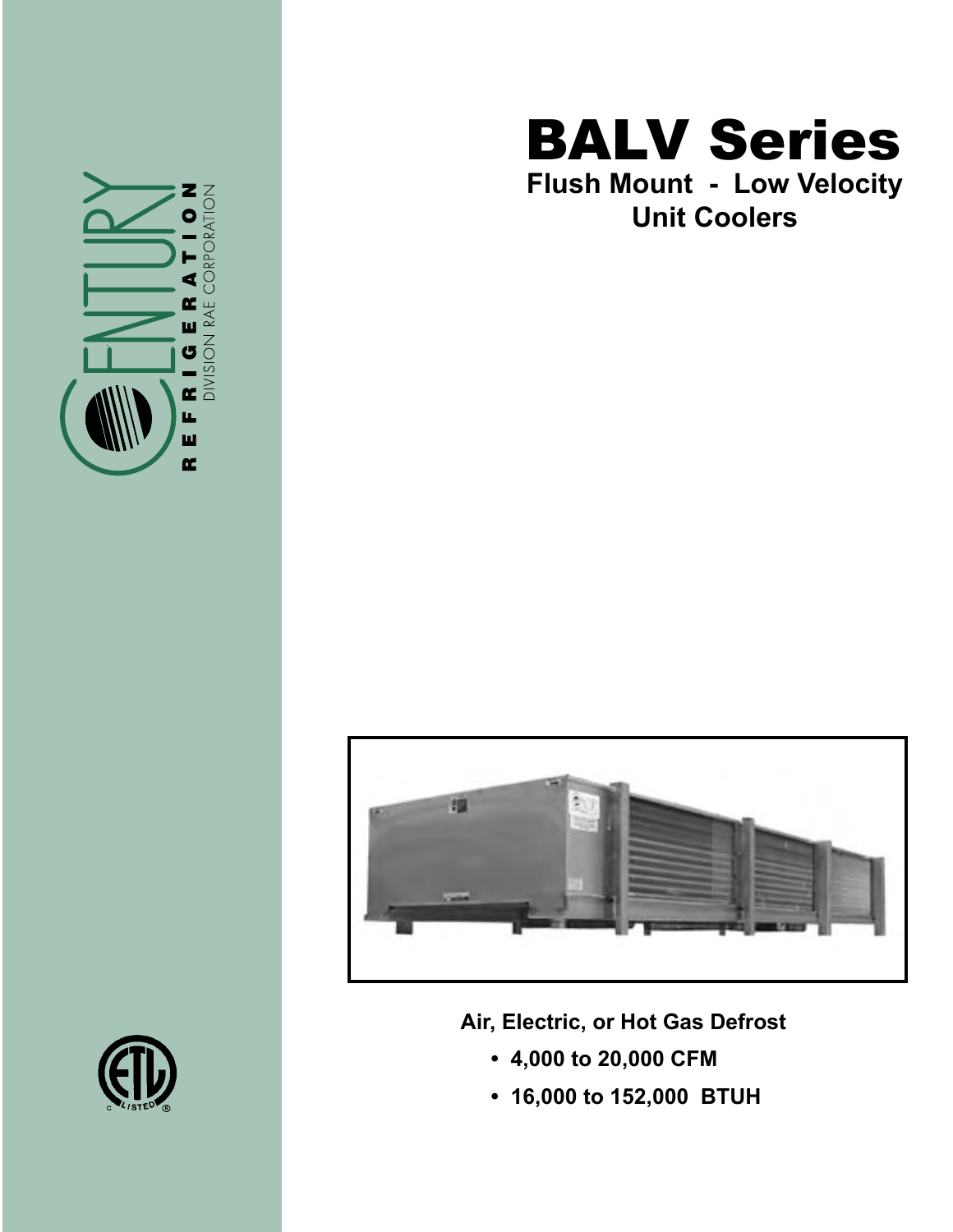## *APPLICATIONS FEATURES OPTIONS*

- Meat Cutting / Prep Rooms
- Holding / Packaging Rooms
- Florist Boxes
- High Humidity Low TD

- Low Air Velocity
- Two Way Air Throw
- Prewired, Thermal Protected Motors
- Ceiling Flush Mount Design
- Hinged Drain Pan

- Electric Defrost
- Hot Gas Defrost
- Insulated Drain Pans
- Stainless Steel Hardware
- Stainless Steel Drain Pan
- Stainless Steel Cabinet
- Acrycoat or Copper Fins

|                                       |          | FAN MOTOR DATA |     |             |          |                | <b>DEFROST HEATER DATA</b>    |             |       |              | <b>CONNECTIONS</b> |           | APPROX.         | <b>SHIP</b> |
|---------------------------------------|----------|----------------|-----|-------------|----------|----------------|-------------------------------|-------------|-------|--------------|--------------------|-----------|-----------------|-------------|
|                                       |          |                |     | <b>AMPS</b> |          |                |                               | <b>AMPS</b> |       |              | DIST.              | SUCT.     | <b>REF. CHG</b> | WT.         |
|                                       |          | QTY.           | HP  | 230/60/1    | 230/60/3 | 460/60/3       | 230/1                         | 230/3       | 460/3 | <b>WATTS</b> | <b>ODS</b>         | <b>OD</b> | $R-22-LBS$      | <b>LBS</b>  |
| $\Omega$<br>Щ<br>$\blacktriangleleft$ | 410-175  | $\mathbf{1}$   | 1/4 | 1.7         | 1.3      | 0.65           | 22.1                          | 13.5        | 6.8   | 5,074        | 7/8                | 11/8      | 10.2            | 418         |
|                                       | 410-211  | $\mathbf{1}$   | 1/4 | 1.7         | 1.3      | 0.65           | 28.6                          | 16.9        | 9.6   | 6.570        | 7/8                | 11/8      | 14.1            | 443         |
|                                       | 420-349  | 2              | 1/4 | 3.4         | 2.6      | 1.3            | 42.5                          | 25.9        | 13    | 9,786        | 7/8                | 11/8      | 20.5            | 588         |
|                                       | 420-422  | 2              | 1/4 | 3.4         | 2.6      | 1.3            |                               | 33          | 18.5  | 12,706       | 7/8                | 13/8      | 26.9            | 634         |
|                                       | 430-523  | 3              | 1/4 | 5.1         | 3.9      | $\overline{2}$ |                               | 37.1        | 18.6  | 14,050       | 11/8               | 13/8      | 30.7            | 828         |
|                                       | 430-633  | 3              | 1/4 | 5.1         | 3.9      | $\overline{2}$ | <b>USE</b>                    | 47.4        | 26.6  | 18,250       | 11/8               | 13/8      | 38.4            | 909         |
|                                       | 440-698  | 4              | 1/4 | 6.8         | 5.2      | 2.6            | 230/3<br><b>SUPPLY</b>        | 42.5        | 21.4  | 15,988       | 11/8               | 1 5/8     | 41.0            | 967         |
|                                       | 440-844  | 4              | 1/4 | 6.8         | 5.2      | 2.6            |                               | 35.4/17.7   | 30.3  | 20,688       | 13/8               | 15/8      | 51.2            | 1,053       |
|                                       | 450-872  | 5              | 1/4 | 8.5         | 6.5      | 3.3            |                               | 31/22.1     | 26.7  | 19,978       | 13/8               | 15/8      | 54.5            | 1,397       |
|                                       | 450-1055 | 5              | 1/4 | 8.5         | 6.5      | 3.3            |                               | 44.3/22.1   | 37.8  | 25,856       | 13/8               | 15/8      | 67.2            | 1,504       |
|                                       | 510-197  | $\mathbf{1}$   | 1/4 | 1.7         | 1.3      | 0.65           | 22.1                          | 13.5        | 6.8   | 5,074        | 7/8                | 11/8      | 10.2            | 422         |
|                                       | 510-236  | $\mathbf{1}$   | 1/4 | 1.7         | 1.3      | 0.65           | 28.6                          | 16.9        | 9.6   | 6,570        | 7/8                | 11/8      | 14.1            | 448         |
|                                       | 520-393  | $\overline{2}$ | 1/4 | 3.4         | 2.6      | 1.3            | 42.5                          | 25.9        | 13    | 9,786        | 7/8                | 11/8      | 20.5            | 596         |
|                                       | 520-472  | $\overline{2}$ | 1/4 | 3.4         | 2.6      | 1.3            |                               | 33          | 18.5  | 12,706       | 7/8                | 13/8      | 26.9            | 644         |
| ௳<br>匸<br><b>LO</b>                   | 530-590  | 3              | 1/4 | 5.1         | 3.9      | $\overline{2}$ |                               | 37.1        | 18.6  | 14,050       | 11/8               | 13/8      | 30.7            | 848         |
|                                       | 530-709  | 3              | 1/4 | 5.1         | 3.9      | $\overline{2}$ | USE                           | 47.4        | 26.6  | 18,250       | 11/8               | 13/8      | 38.4            | 929         |
|                                       | 540-786  | $\overline{4}$ | 1/4 | 6.8         | 5.2      | 2.6            | 230/3<br><b>SUPPLY</b>        | 42.5        | 21.4  | 15,988       | 11/8               | 15/8      | 41.0            | 982         |
|                                       | 540-945  | $\overline{4}$ | 1/4 | 6.8         | 5.2      | 2.6            |                               | 35.4/17.7   | 30.3  | 20,688       | 13/8               | 15/8      | 51.2            | 1,074       |
|                                       | 550-983  | 5              | 1/4 | 8.5         | 6.5      | 3.3            |                               | 31/22.1     | 26.7  | 19,978       | 13/8               | 15/8      | 54.5            | 1,417       |
|                                       | 550-1180 | 5              | 1/4 | 8.5         | 6.5      | 3.3            |                               | 44.3/22.1   | 37.8  | 25,856       | 13/8               | 15/8      | 67.2            | 1,530       |
|                                       | 610-209  | $\mathbf{1}$   | 1/4 | 1.7         | 1.3      | 0.65           | 22.1                          | 13.5        | 6.8   | 5,074        | 7/8                | 11/8      | 10.2            | 426         |
|                                       | 610-251  | $\mathbf{1}$   | 1/4 | 1.7         | 1.3      | 0.65           | 28.6                          | 16.9        | 9.6   | 6,570        | 7/8                | 11/8      | 14.1            | 453         |
|                                       | 620-417  | 2              | 1/4 | 3.4         | 2.6      | 1.3            | 42.5                          | 25.9        | 13    | 9,786        | 7/8                | 11/8      | 20.5            | 603         |
|                                       | 620-502  | 2              | 1/4 | 3.4         | 2.6      | 1.3            |                               | 33          | 18.5  | 12,706       | 7/8                | 13/8      | 26.9            | 654         |
| $\mathbf{a}$<br>匸                     | 630-626  | 3              | 1/4 | 5.1         | 3.9      | $\overline{c}$ |                               | 37.1        | 18.6  | 14,050       | 11/8               | 13/8      | 30.7            | 868         |
| ဖ                                     | 630-752  | 3              | 1/4 | 5.1         | 3.9      | $\overline{2}$ | USE<br>230/3<br><b>SUPPLY</b> | 47.4        | 26.6  | 18,250       | 11/8               | 13/8      | 38.4            | 949         |
|                                       | 640-834  | 4              | 1/4 | 6.8         | 5.2      | 2.6            |                               | 42.5        | 21.4  | 15,988       | 11/8               | 1 5/8     | 41.0            | 998         |
|                                       | 640-1003 | 4              | 1/4 | 6.8         | 5.2      | 2.6            |                               | 35.4/17.7   | 30.3  | 20,688       | 13/8               | 15/8      | 51.2            | 1,095       |
|                                       | 650-1043 | 5              | 1/4 | 8.5         | 6.5      | 3.3            |                               | 31/22.1     | 26.7  | 19,978       | 13/8               | 15/8      | 54.5            | 1,436       |
|                                       | 650-1254 | 5              | 1/4 | 8.5         | 6.5      | 3.3            |                               | 44.3/22.1   | 37.8  | 25,856       | 13/8               | 15/8      | 67.2            | 1,556       |
| 운<br>$\infty$                         | 810-229  | $\mathbf{1}$   | 1/4 | 1.7         | 1.3      | 0.65           | 22.1                          | 13.5        | 6.8   | 5,074        | 7/8                | 11/8      | 10.2            | 433         |
|                                       | 810-266  | $\mathbf{1}$   | 1/4 | 1.7         | 1.3      | 0.65           | 28.6                          | 16.9        | 9.6   | 6,570        | 7/8                | 11/8      | 14.1            | 463         |
|                                       | 820-457  | $\overline{2}$ | 1/4 | 3.4         | 2.6      | 1.3            | 42.5                          | 25.9        | 13    | 9,786        | 7/8                | 11/8      | 20.5            | 619         |
|                                       | 820-532  | $\overline{2}$ | 1/4 | 3.4         | 2.6      | 1.3            | USE<br>230/3<br><b>SUPPLY</b> | 33          | 18.5  | 12,706       | 7/8                | 13/8      | 26.9            | 675         |
|                                       | 830-636  | 3              | 1/4 | 5.1         | 3.9      | $\overline{2}$ |                               | 37.1        | 18.6  | 14,050       | 11/8               | 13/8      | 30.7            | 898         |
|                                       | 830-800  | 3              | 1/4 | 5.1         | 3.9      | $\overline{2}$ |                               | 47.4        | 26.6  | 18,250       | 11/8               | 13/8      | 38.4            | 979         |
|                                       | 840-915  | $\overline{4}$ | 1/4 | 6.8         | 5.2      | 2.6            |                               | 42.5        | 21.4  | 15,988       | 11/8               | 15/8      | 41.0            | 1,029       |
|                                       | 840-1056 | 4              | 1/4 | 6.8         | 5.2      | 2.6            |                               | 35.4/17.7   | 30.3  | 20,688       | 13/8               | 15/8      | 51.2            | 1,136       |
|                                       | 850-1143 | 5              | 1/4 | 8.5         | 6.5      | 3.3            |                               | 31/22.1     | 26.7  | 19,978       | 13/8               | 15/8      | 54.5            | 1,474       |
|                                       | 850-1331 | 5              | 1/4 | 8.5         | 6.5      | 3.3            |                               | 44.3/22.1   | 37.8  | 25,856       | 13/8               | 15/8      | 67.2            | 1,607       |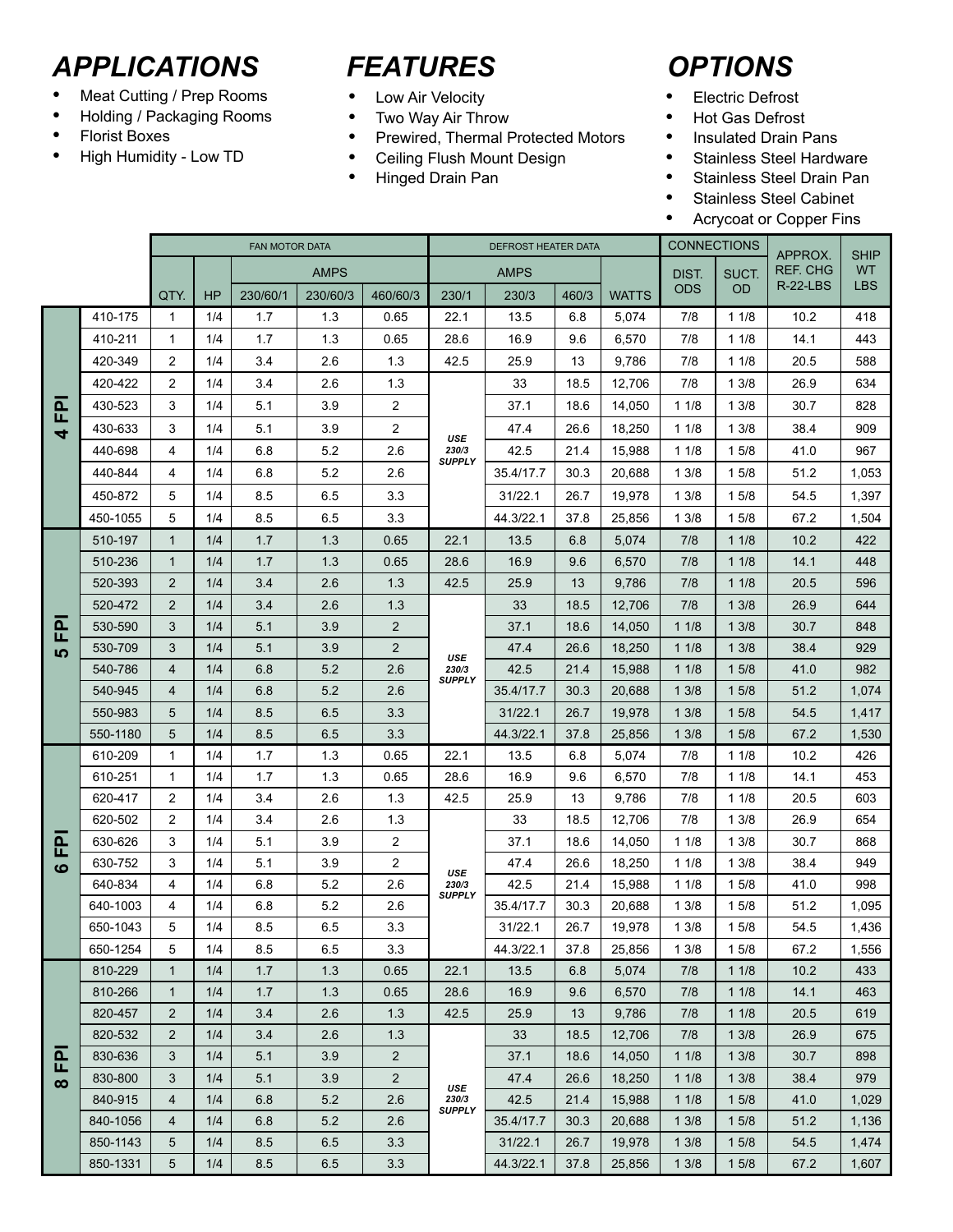## **When Ordering Please Specify:**

- 
- Room Temperature Saturated Suction Temperature
- Unit Voltage  **Defrost Type**
- Complete Model Number Refrigerant Type (R-22, R-404a, R-507)<br>• Room Temperature Saturated Suction Temperature
	-
- Design TD (entering air to refrigerant)
- 

|                |                  |            | <b>EVAPORATING TEMPERATURE ºF</b>                |             |             |             |             |             |             |             |  |  |  |
|----------------|------------------|------------|--------------------------------------------------|-------------|-------------|-------------|-------------|-------------|-------------|-------------|--|--|--|
|                | <b>Models</b>    | <b>CFM</b> | $0^{\circ}$                                      | $+10^\circ$ | $+20^\circ$ | $+25^\circ$ | $+30^\circ$ | $+35^\circ$ | $+40^\circ$ | $+45^\circ$ |  |  |  |
| 운<br>4         | 410-175          | 3,975      | 16,100                                           | 16,990      | 17,550      | 17,870      | 18,210      | 18,920      | 19,630      | 20,000      |  |  |  |
|                | 410-211          | 3,890      | 19,410                                           | 20,480      | 21,160      | 21,540      | 21,950      | 22,810      | 23,660      | 24,110      |  |  |  |
|                | 420-349          | 7,950      | 32,100                                           | 33,870      | 35,000      | 35,640      | 36,310      | 37,730      | 39,140      | 39,880      |  |  |  |
|                | 420-422          | 7,785      | 38,820                                           | 40,960      | 42,320      | 43,090      | 43,910      | 45,620      | 47,330      | 48,220      |  |  |  |
|                | 430-523          | 11,925     | 48,120                                           | 50,770      | 52,450      | 53,410      | 54,420      | 56,540      | 58,660      | 59,770      |  |  |  |
|                | 430-633          | 11,675     | 58,240                                           | 61,440      | 63,400      | 64,650      | 65,870      | 68,430      | 71,000      | 72,330      |  |  |  |
|                | 440-698          | 15,900     | 64,220                                           | 67,750      | 70,000      | 71,280      | 72,630      | 75,460      | 78,280      | 79.760      |  |  |  |
|                | 440-844          | 15,560     | 77,650                                           | 81,920      | 84,640      | 86,190      | 87,820      | 91,240      | 94,660      | 96,440      |  |  |  |
|                | 450-872          | 19,870     | 80,220                                           | 84,639      | 87,440      | 89,040      | 90,730      | 94,260      | 97,790      | 99,630      |  |  |  |
|                | 450-1055         | 19,460     | 97,060                                           | 102,400     | 105,800     | 107,740     | 109,770     | 114,050     | 118,320     | 120,550     |  |  |  |
| 준<br><b>LO</b> | 510-197          | 3,950      | 18,130                                           | 19,130      | 19,760      | 20,120      | 20,510      | 21,300      | 22,100      | 22,510      |  |  |  |
|                | 510-236          | 3,863      | 21,710                                           | 22,900      | 23,660      | 24,100      | 24,550      | 25,510      | 26,460      | 26.960      |  |  |  |
|                | 520-393          | 7,896      | 36,160                                           | 38,150      | 39,410      | 40,140      | 40,900      | 42,450      | 44,080      | 44,910      |  |  |  |
|                | 520-472          | 7,725      | 43,420                                           | 45,810      | 47,330      | 48,200      | 49,110      | 51,020      | 52,930      | 53,930      |  |  |  |
|                | 530-590          | 11,844     | 54,280                                           | 57,270      | 59,170      | 60,250      | 61,390      | 63,780      | 66,170      | 67,420      |  |  |  |
|                | 530-709          | 11,588     | 65,230                                           | 68,820      | 71,100      | 72,410      | 73,780      | 76,650      | 79,520      | 81,020      |  |  |  |
|                | 540-786          | 15,792     | 72,310                                           | 76,290      | 78,820      | 80,260      | 81,780      | 84,960      | 88,150      | 89,810      |  |  |  |
|                | 540-945          | 15,450     | 86,940                                           | 91,720      | 94,760      | 96,500      | 98,330      | 102,150     | 105,980     | 107,980     |  |  |  |
|                | 550-983          | 19,740     | 90,440                                           | 95,410      | 98,580      | 100,400     | 102,290     | 106,270     | 110,250     | 112,330     |  |  |  |
|                | 550-1180         | 19,313     | 108,560                                          | 114,530     | 118,330     | 120,500     | 122,780     | 127,560     | 132,330     | 134,830     |  |  |  |
|                | 610-209          | 3,921      | 19,230                                           | 20,290      | 20,960      | 21,350      | 21,750      | 22,600      | 23,440      | 23,880      |  |  |  |
|                | 610-251          | 3,832      | 23,090                                           | 24,360      | 25,170      | 25,630      | 26,110      | 27,130      | 28,150      | 28,680      |  |  |  |
|                | 620-417          | 7,841      | 38,360                                           | 40,470      | 41,810      | 42,580      | 43,390      | 45,070      | 46,760      | 47,640      |  |  |  |
|                | 620-502          | 7,664      | 46,180                                           | 48,720      | 50,340      | 51,260      | 52,230      | 54,260      | 56,190      | 57,360      |  |  |  |
| 죤              | 630-626          | 11,762     | 57,590                                           | 60,760      | 62,770      | 63,920      | 65,130      | 67,670      | 70,200      | 71,530      |  |  |  |
| ဖ              | 630-752          | 11,496     | 69,180                                           | 72,980      | 75,410      | 76,790      | 78,240      | 81,290      | 84,330      | 85,920      |  |  |  |
|                | 640-834          | 15,682     | 76,730                                           | 80,950      | 83,640      | 85,170      | 86,780      | 90,160      | 93,530      | 95,330      |  |  |  |
|                | 640-1003         | 15,328     | 92,280                                           | 97,360      | 100,590     | 102,430     | 104,370     | 108,430     | 112,490     | 114,610     |  |  |  |
|                | 650-1043         | 19,603     | 95,960                                           | 101,124     | 104,600     | 106,520     | 108,530     | 112,750     | 116,980     | 119,180     |  |  |  |
|                | 650-1254         | 19,160     | 115,370                                          | 121,710     | 125,750     | 128,060     | 130,480     | 135,560     | 140,690     | 143,290     |  |  |  |
| 굔<br>$\infty$  | 810-229          | 3,863      |                                                  |             |             | 23,390      | 23,830      | 24,750      | 25,680      | 26,170      |  |  |  |
|                | 810-266<br>3,735 |            |                                                  |             |             | 27,160      | 27,680      | 28,750      | 29,030      | 30,390      |  |  |  |
|                | 820-457          | 7,725      |                                                  |             |             | 46,670      | 47,550      | 49,400      | 51,250      | 52,220      |  |  |  |
|                | 820-532          | 7,469      |                                                  |             |             | 54,330      | 55,360      | 57,510      | 59,660      | 60,790      |  |  |  |
|                | 830-636          | 11,588     | <b>NOT RATED FOR</b><br><b>USE IN THIS RANGE</b> |             |             | 70,050      | 71,380      | 74,163      | 76,930      | 78,390      |  |  |  |
|                | 830-800          | 11,204     |                                                  |             |             | 81,700      | 83,240      | 86,480      | 89,720      | 91,410      |  |  |  |
|                | 840-915          | 15,450     |                                                  |             |             | 93,440      | 95,210      | 98,910      | 102,610     | 104,550     |  |  |  |
|                | 840-1056         | 14,938     |                                                  |             |             | 108,760     | 110,810     | 115,120     | 119,440     | 121,690     |  |  |  |
|                | 850-1143         | 19,313     |                                                  |             |             | 116,720     | 118,930     | 123,560     | 128,190     | 130,600     |  |  |  |
|                | 850-1331         | 135,920    | 138,490                                          | 143,880     | 148,270     | 152,080     |             |             |             |             |  |  |  |